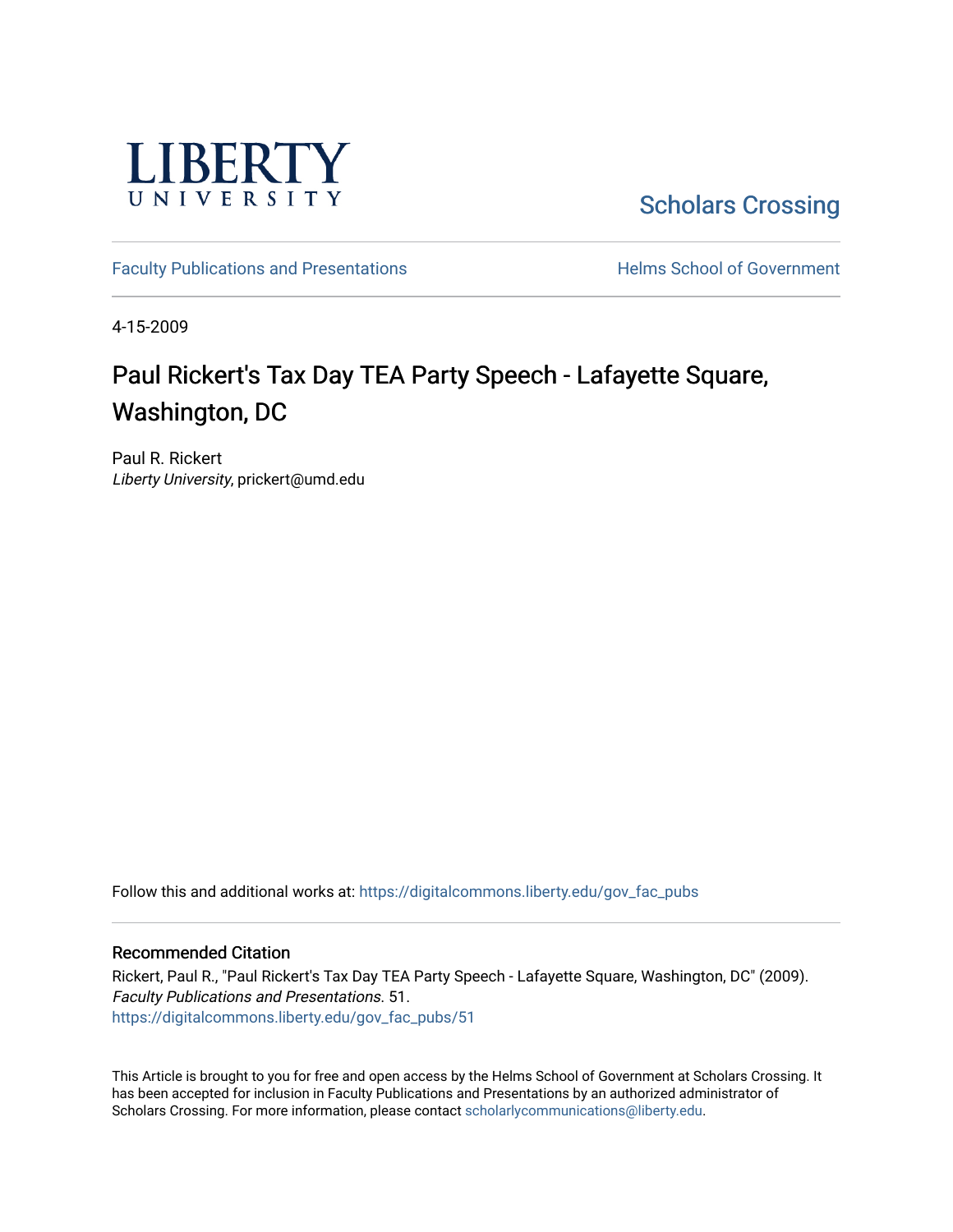Paul R. Rickert's Tax Day TEA Party Speech

given 15 April, 2009

at Lafayette Square, Washington, D.C.

Contact email: prickert@liberty.edu or via facebook.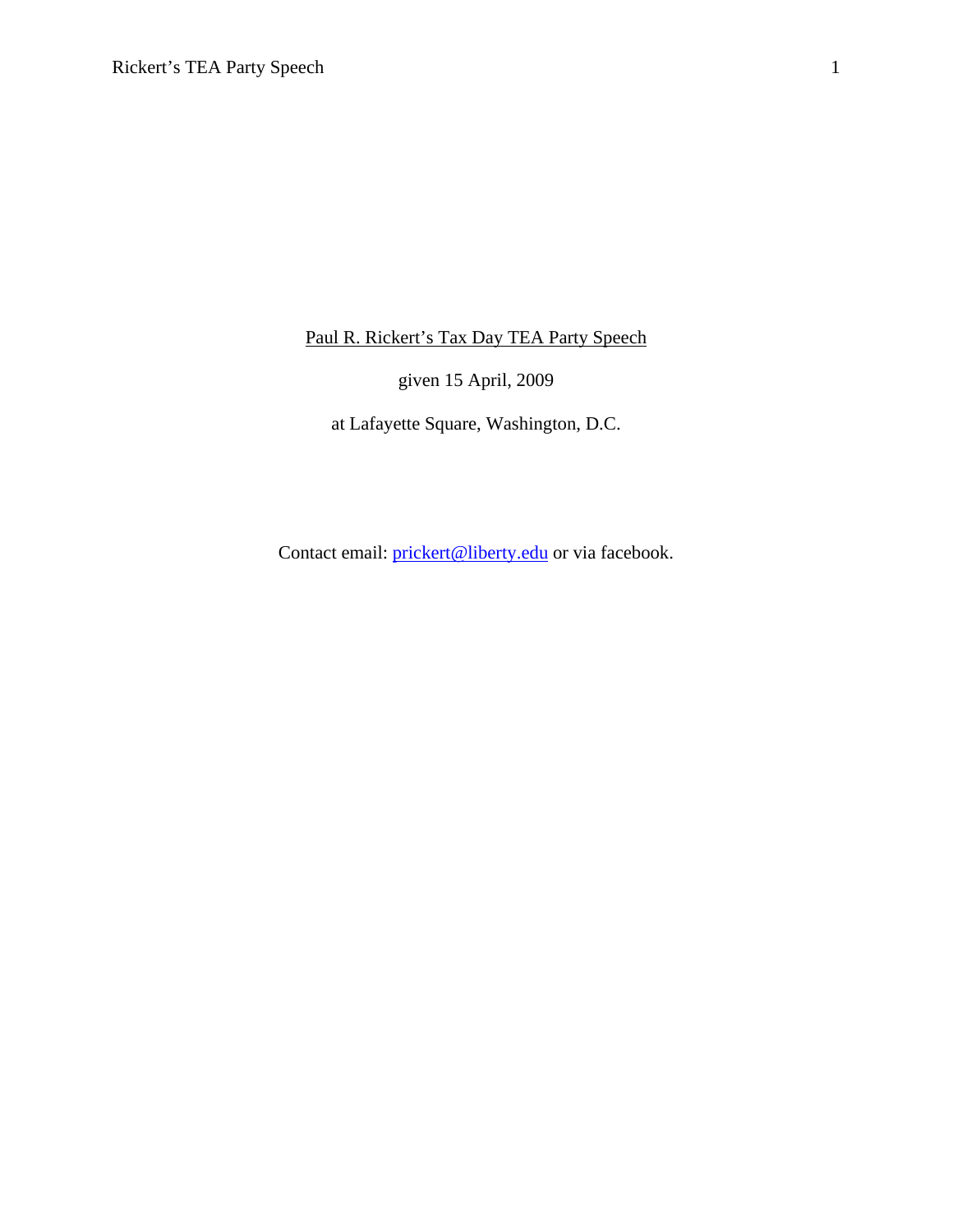Good Afternoon! I am Paul Rickert. I've driven up here from Lynchburg, VA where I teach Criminal Justice at Liberty University's Helms School of Government. I'd like to take a few minutes to get to the heart of the matter that has brought about so much attention to the issue that draws us here today, the day our taxes are due. Actually the Tax Foundation said that I began working for myself just yesterday. The previous 103 days I spent – as did most of you I suspect – working for the various aspects of local, state, and (dare I say) the *National* government. Not voluntarily of course, but under compulsion by them. Certainly our Founders understood, that a little tax here and a little tax there, and before long we've ceded our property from our posterity to the government and someone else's progeny. This is something that greatly concerns me, as it did those involved in the first TEA Party.

### TAXATION IS REALLY ABOUT PROPERTY RIGHTS!

 The recently passed – and so-called "spendulus bill" (and a sarcastic "thanks a lot" to Senators Specter, Collins, and Snowe) has really demonstrated the incompetence of our "representatives" (and I trust that you will tell them this when they come up for re-election).

 But I digress. The repeated instances of our "representatives" passing bills that increase spending on alleged "general welfare" issues – even without reading them – which create new and permanent bureaucratic structures and their resulting tentacles at the national level to "spread the wealth around" isn't "good for everybody" as our President thinks, but it displays a fundamental lack of understanding of what the Constitutions means by our leaders, and of what our founders *told* us it means. Ideology blinds them and they cloak their arguments in moral terms; But I say "Woe to those who call evil good, and good evil" (Is. 5:20).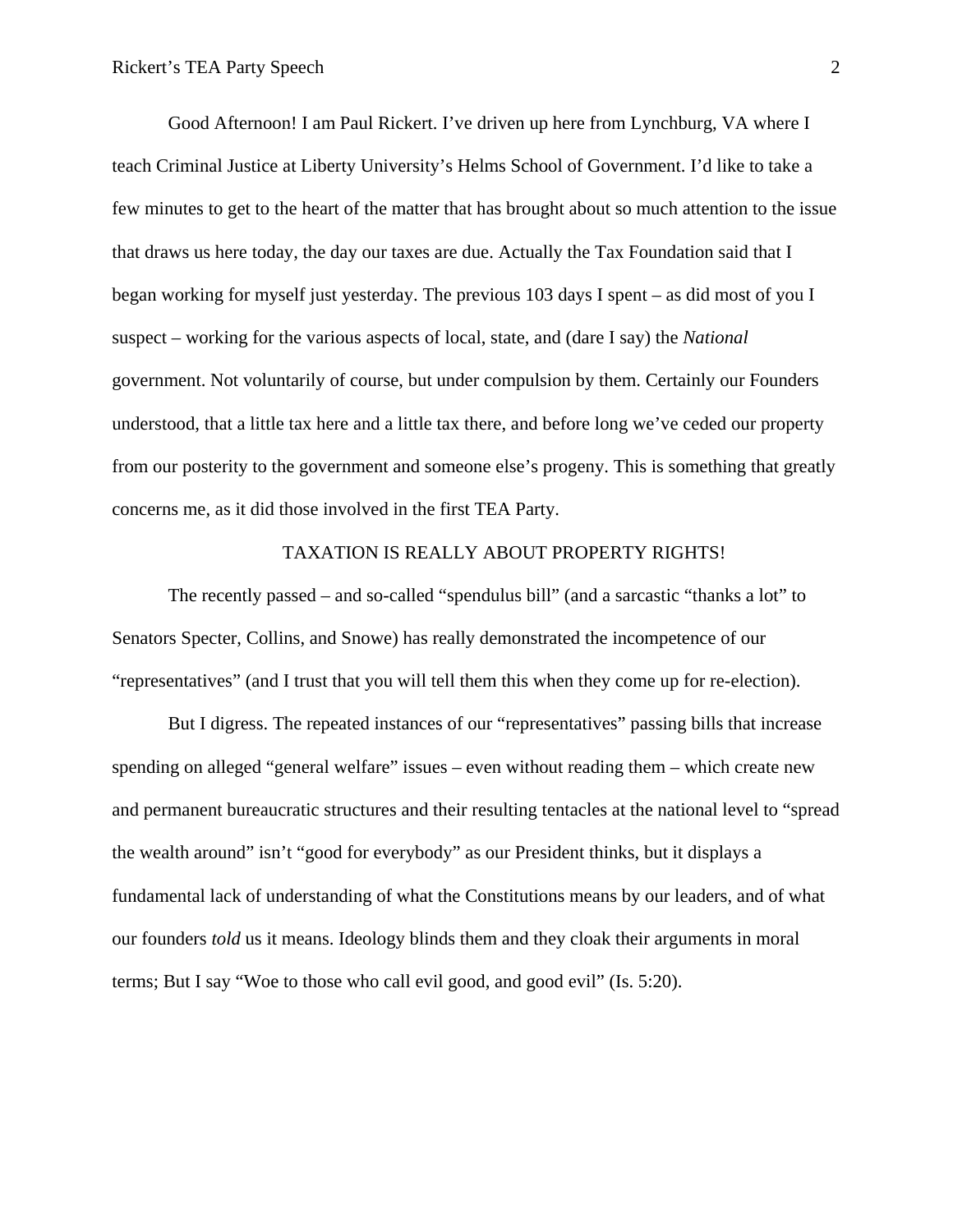James Madison – in his 1792 article entitled "Property" quotes Blackstone, defining property as "that dominion which one man claims and exercises over the external things of the world, in exclusion of every other individual." He continues arguing that:

> Government is instituted to protect property of every sort; as well that which lies in various rights of individuals, as that which the term particularly expresses. This being the end of government, that alone is a *just* government, which *impartially* secures to every man, whatever is his.That is not a just government, nor is property secure under it, where the property which a man has in his personal safety and personal liberty, is violated by arbitrary seizures of one class of citizens for the service of the rest.

The modern American defense against Madison's argument here seems to be that these seizures are no longer arbitrary; As if somehow *calculated* seizures makes it all better.

Walter Williams in a recent piece entitled "Our problem is Immorality" asks the questions

> Do you believe that it is moral and just for one person to be forcibly used to serve the purposes of another? And, if that person does not peaceably submit to being so used, do you believe that there should be the initiation of some kind of force against him?

I think Williams is correct in answering "no" to BOTH questions. But a "no" answer means that MOST of what the governments tax us for is illegitimate – and the modern American defense against Williams' claim is that it is for the "general welfare" which every politician seems to define as simply "MORE" – again in the words of Madison again, "If Congress can employ money indefinitely to the general welfare and are the sole and supreme judges of the general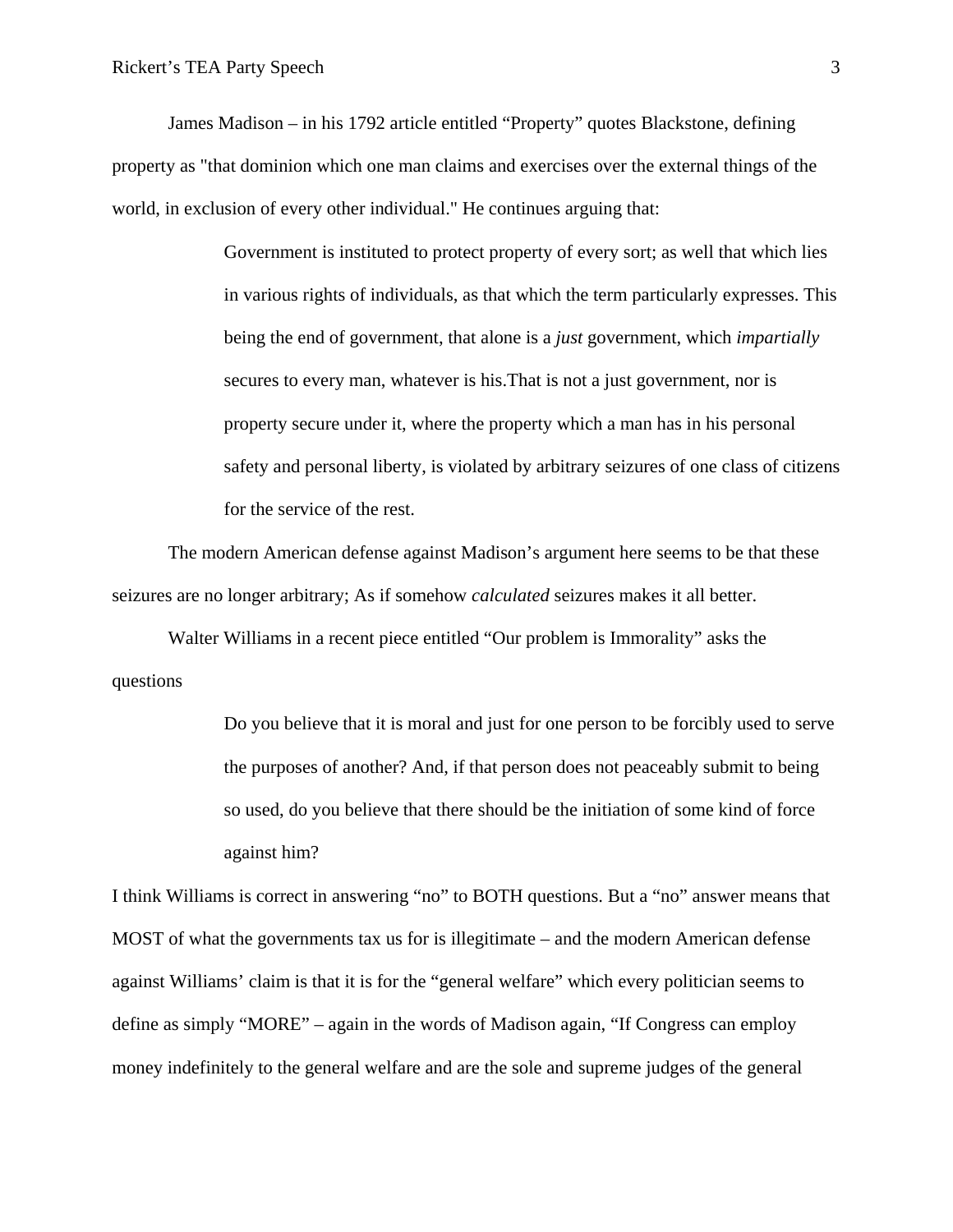welfare, they may take the care of religion into their own hands…". Madison and those who ratified the Constitution thought that Article 1, Section 8 was a general caption to the enumerated powers of the Congress – hearkening back to the Magna Charta, The Petition of Right, and the Declaration of Independence – and *not* some genie to grant indefinite wishes for funding or whatever they wished, no matter how nice it seemed. Williams ends his article with the following elucidation

> "…the U.S. Congress has established the principle that one American has a RIGHT to live at the expense of another American, [and] it no longer pays to be moral. People who choose to be moral and refuse congressional handouts will find themselves losers. They'll be paying higher and higher taxes to support increasing numbers of those paying lower and lower taxes. As it stands now, close to 50 percent of income earners have no federal income tax liability and as such, what do they care about rising income taxes? In other words, once legalized theft begins, it becomes too costly to remain moral and self-sufficient. You might as well join in the looting, including the current looting in the name of stimulating the economy."

Williams commentary on "legalized theft" sounds distinctly familiar. Frederic Bastiat wrote on the same issue 160 years ago. (Students of mine who read Bastiat's *The Law* often confuse historic France with modern America…). Bastiat argues that the law seeks to punish "theft and swindling" of illegal plunder, but it seeks to protect "legal plunder". He wrote

> But how is this legal plunder to be identified? Quite simply. See if the law takes from some persons what belongs to them, and gives it to other persons to whom it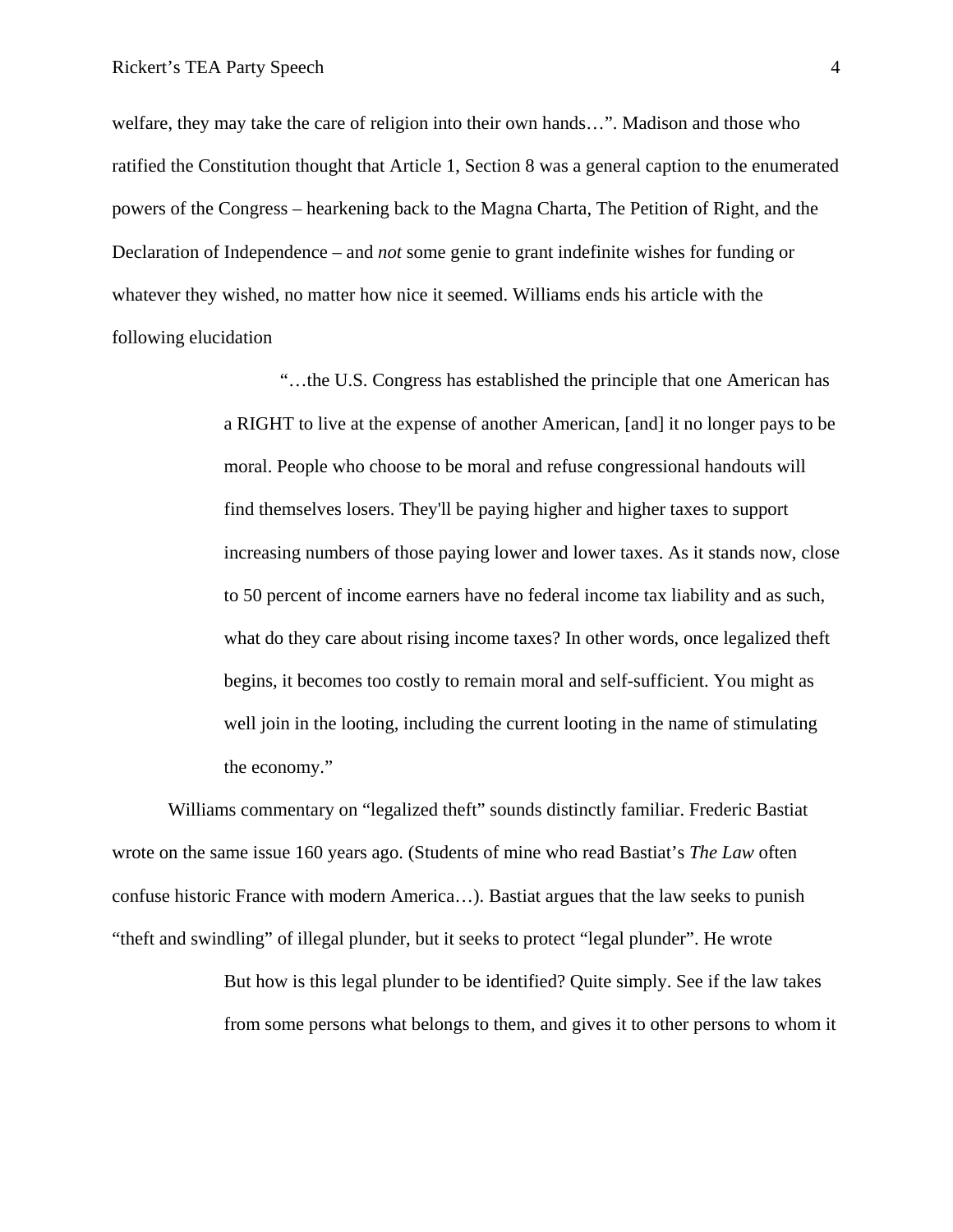does not belong. See if the law benefits one citizen at the expense of another by doing what the citizen himself cannot do without committing a crime.

#### Bastiat continues

Now, legal plunder can be committed in an infinite number of ways. Thus we have an infinite number of plans for organizing it: tariffs, protection, benefits, subsidies, encouragements, progressive taxation, public schools, guaranteed jobs, guaranteed profits, minimum wages, a right to relief, a right to the tools of labor, free credit, and so on, and so on. All these plans as a whole—with their common aim of legal plunder—constitute socialism.

Notice that Bastiat says nothing about the *ability* of the first citizen nor the *need* of the second.

In short, the modern American politician's answers to Walter Williams' questions are apparently "yes" and "yes".

There are several charities that I regularly support; my church, missionaries, educational institutions, and other non-profits that do good both here and abroad. As my taxes balloon, the margin I have between meeting my family's needs and donating where I wish to, decreases.

 $***^1$ 

 $\overline{a}$ 

I even work for a university that is largely supported by donations that grew out of a local church. If donations begin dwindling as the margins tighten, there will be fewer nongovernmental organizations and ministries that can afford to do good for the needy in society. The government will be the only option left and governments don't "ever let a crisis go to waste"... We're living in a government caused crisis right now. I must live within my budget,

 $<sup>1</sup>$  At this point, at about 2:15pm the Secret Service interrupted my speech and cleared Lafayette Square as someone</sup> had thrown a package over the fence to the White House. It was later determined to be tea. This event effectively ended the event.